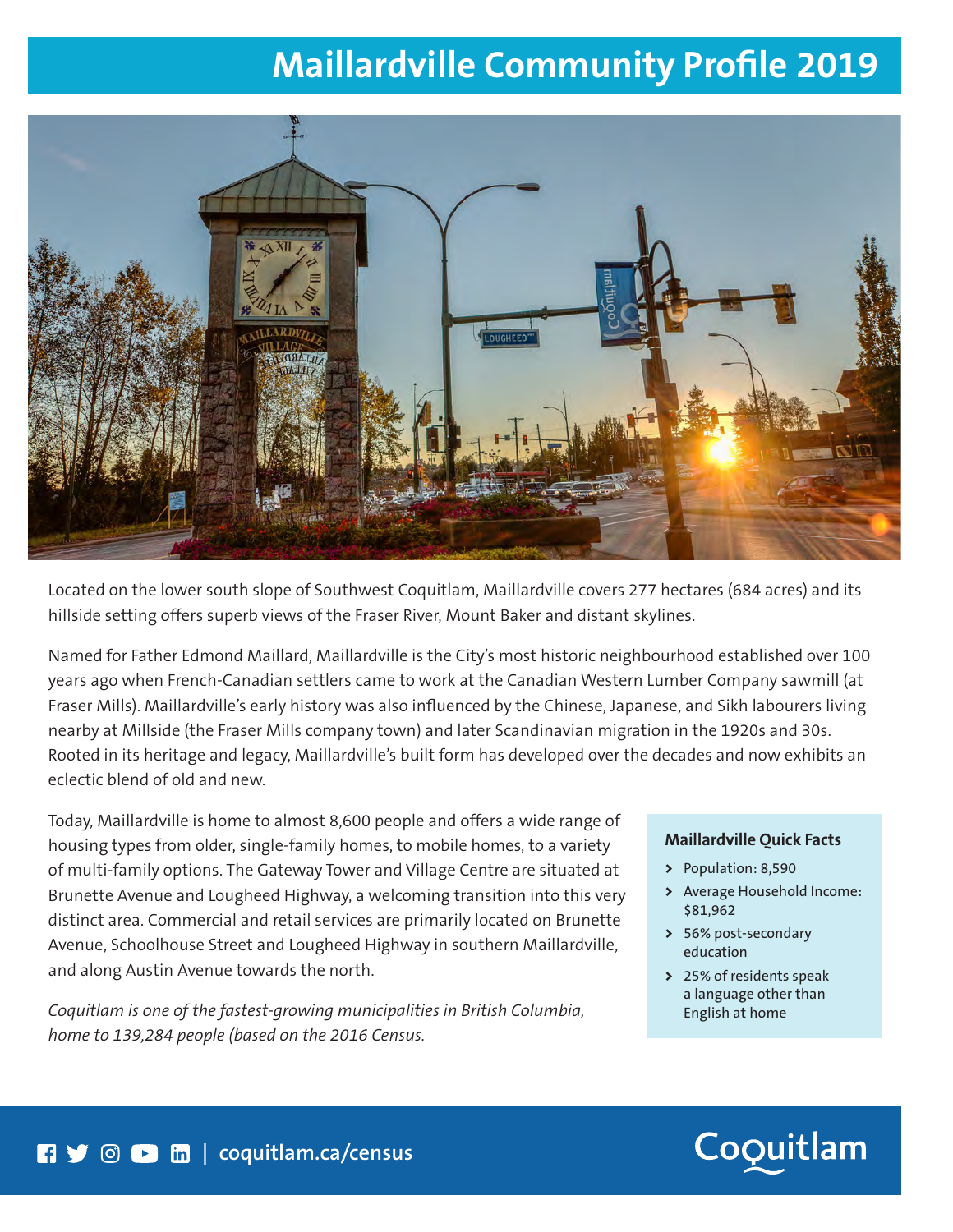### **Maillardville compared to All of Coquitlam**

### **2016 Maillardville vs. Coquitlam Population**





#### **2016 Maillardville vs. Coquitlam Top 10 Labour Force by Industry**

*Source: Census Canada 2016*

(% of total population in Labour Force) Maillardville Coquitlam





### **2016 Maillardville vs. Coquitlam Education by Degree**

*Source: Census Canada 2016* (% of Postsecondary certificate, diploma and degree responses)  $\blacksquare$  Maillardville  $\blacksquare$  Coquitlam



### **2016 Maillardville vs. Coquitlam**

**Top 10 Languages Spoken Most Often at Home BUSINESS BUSINESS**

*Source: Census Canada 2016* **BUSINESS**



#### **2016 Maillardville vs. Coquitlam Dwellings by Structural Type of Dwelling**  ųп للصير و 50  $\Box$ -1 *Source: Census Canada 2016* Maillardville Coquitlam ЧО 口店 ۰ı 40 o. П П ٦ō ᇛ П П П П कार 90.  $\Box$ **OO**  $\Box$ П П 40 **D.L** ┓ 40) 口声 П П **0% 11% 39% 22% 1% 10% 9% 3% 18% 14% 17% 39%** Apartment Apartment Triplex/Quadruplex/Row Duplex | Single Family House Single Family House (with Secondary Suite) 5+ Stories ≤4 Stories House/Townhouse (without Secondary Suite)

### **2016 Maillardville vs. Coquitlam Dwellings by Tenure**

*Source: Census Canada 2016* (% of Total Private Households) Maillardville Coquitlam



### **2016 Maillardville vs. Coquitlam Commuting Duration**

*Source: Census Canada 2016* (% of Total Commuting Duration) Maillardville Coquitlam

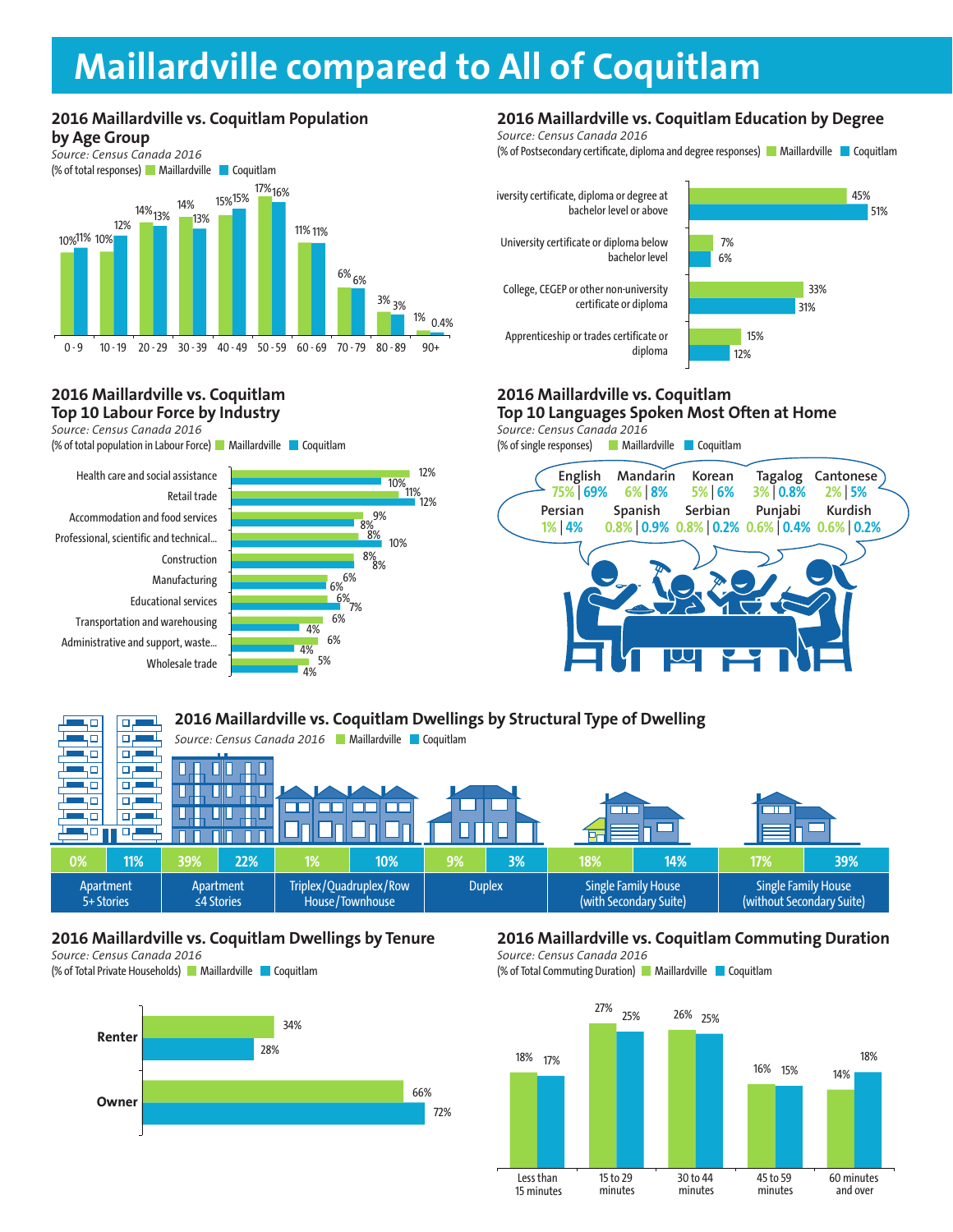### **Maillardville 2006 – 2016**

### **1981 – 2016 Maillardville Population Count**

*Source: Census Canada 1981, 1986,1991, 1996, 2001, 2006, 2011, 2016*



### **2006 vs. 2016 Maillardeville**

**Top Five Languages Spoken Most Often at Home** *Source: Census Canada 2006 and 2016*

(% of single responses) 2006 2016



#### **2015 Maillardville vs. Coquitlam and Metro Vancouver Household Income Statistics**

*Source: Census Canada 2016*

**Maillardville Coquitlam Metro Vancouver** 



### **2006 vs. 2016 Maillardville**

**Immigrant Population by Age at Immigration** *Source: Census Canada 2006 and 2016* **BUSINESS**

(% of Immigrant Population)





### **2006 vs. 2016 Maillardville Transportation**

*Source: Census Canada 2006 and 2016* (% of Total Main Mode of Commuting) 2006 2016



# Did you know?

Maillardville hosts the annual Festival du Bois which is the largest francophone festival on Canada's West Coast.